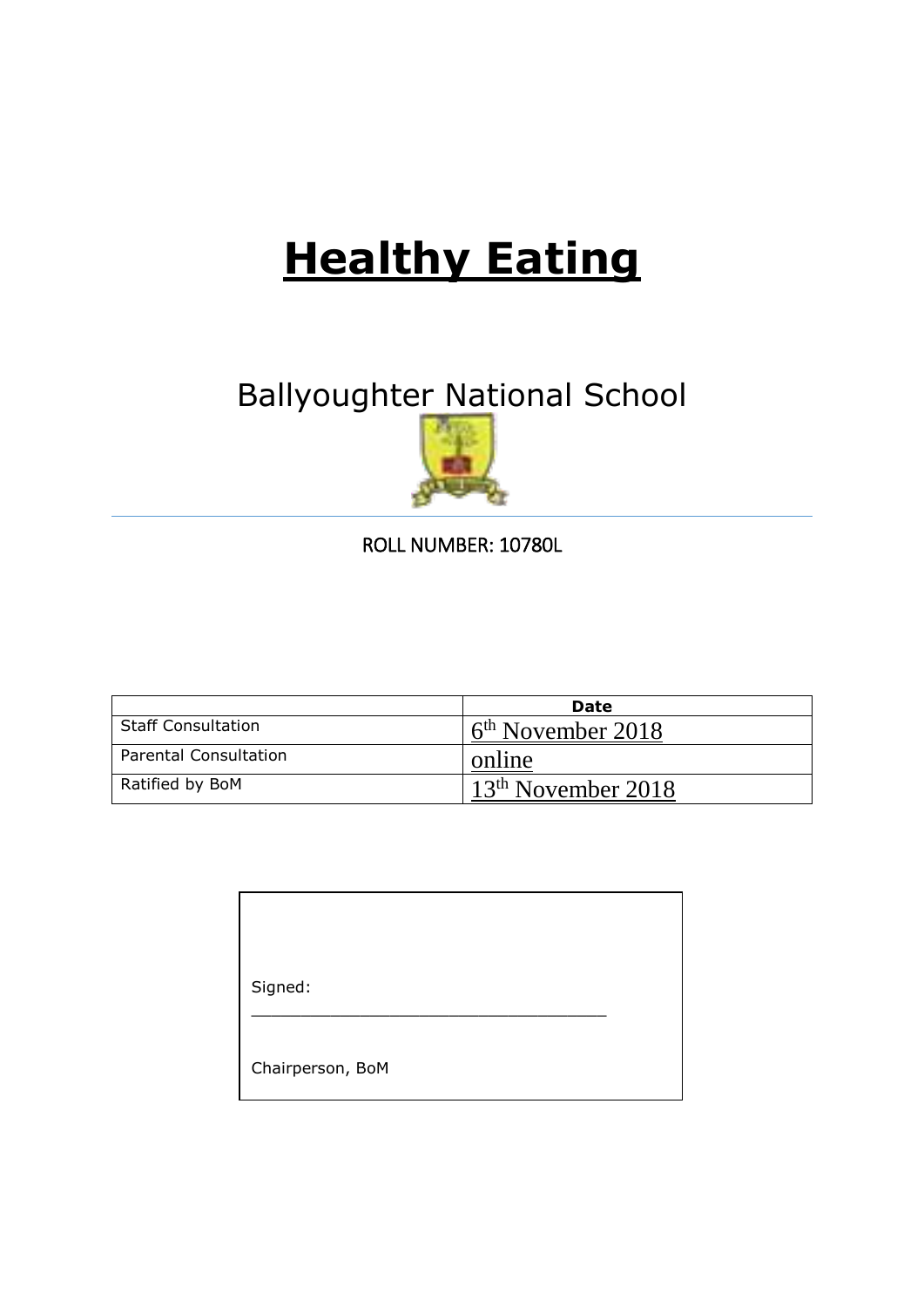# **Ballyoughter National School Healthy Eating policy**

#### **Introductory Statement**

This draft policy was formulated by a staff and with the input of the health promotion unit and dietician. It was drafted originally in September 2015.

The Healthy Eating Policy should be read in conjunction with other relevant policies – Health and Safety Policy – and with the school information booklet.

Copies of this policy will be given to each member of staff, parents/guardians, those responsible for after-school activities and to the members of the Board of Management.

# **Rationale**

Our school setting provides an excellent health promotion avenue, reaching a large section of the community: children, families and teachers. The policy is intended as a guide to healthy and safe eating for the school.

#### **Aims**

The aims of the policy are to:

- Promote nutrition awareness
- Positively affect healthy eating among school-age children
- Raise levels of concentration within class through the consumption of healthy food
- Support and encourage healthy eating habits in children, which is hoped will become lifelong habits
- Provide members of staff, parents and those involved in school activities with clear information
- Protect the health and safety of children with serious food allergies.

#### **Content**

#### **1. Healthy Lunch**

Parents/guardians are encouraged to provide children with a healthy lunch, which helps to maintain their level of concentration in the classroom throughout the day. A Healthy Lunch should, if possible, include a variety of foods from the bottom four shelves of the Food Pyramid. These are: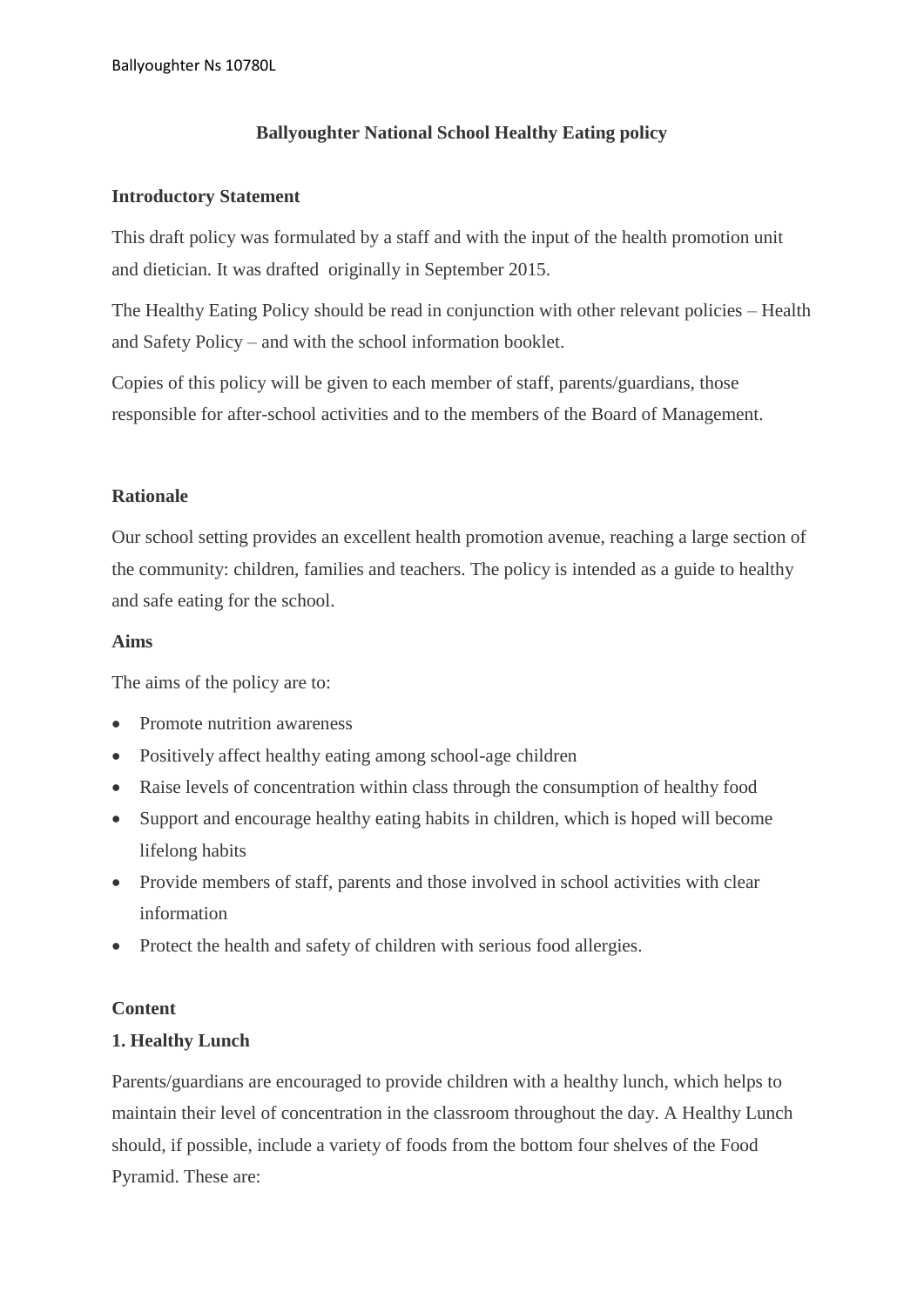- Bread Cereals
- Fruit, Fruit Juice and Vegetables
- Milk, Cheese and Yogurt
- **Meat, Chicken, Fish and Alternatives**

A healthy lunch might be a ham, cheese or tuna sandwich, pasta, salad wraps, yoghurt, some fruit and a drink of water or milk.

# **2. Prohibited Foods**

In order to encourage healthy, balanced eating habits among children in school the following foods are prohibited, except on treat days:

- Crisps Sweets Bars
- Chocolate / chocolate spreads
- **•** Fizzy Drinks
- Sticky cereal bars
- **Biscuits**
- (Treat size of above only)

Unfortunately, as there are a high risk burns and scalds, please do not include hot drinks or food as part of a child's lunch.

On a treat day, as determined by the school, parents/guardians may give treats to their own child and teachers may give treats to their own class. These are special occasions such as:

# ▪ **Treat Friday only 1 small treat is permitted on this day**

▪

- *Other occasions*
- End of term parties
- School trips and events

Although it is a special occasion, treats are not allowed on a child's birthday.

It is important to remember that the guidelines about sharing in section 3 and class specific restrictions in section 4, apply on treat day.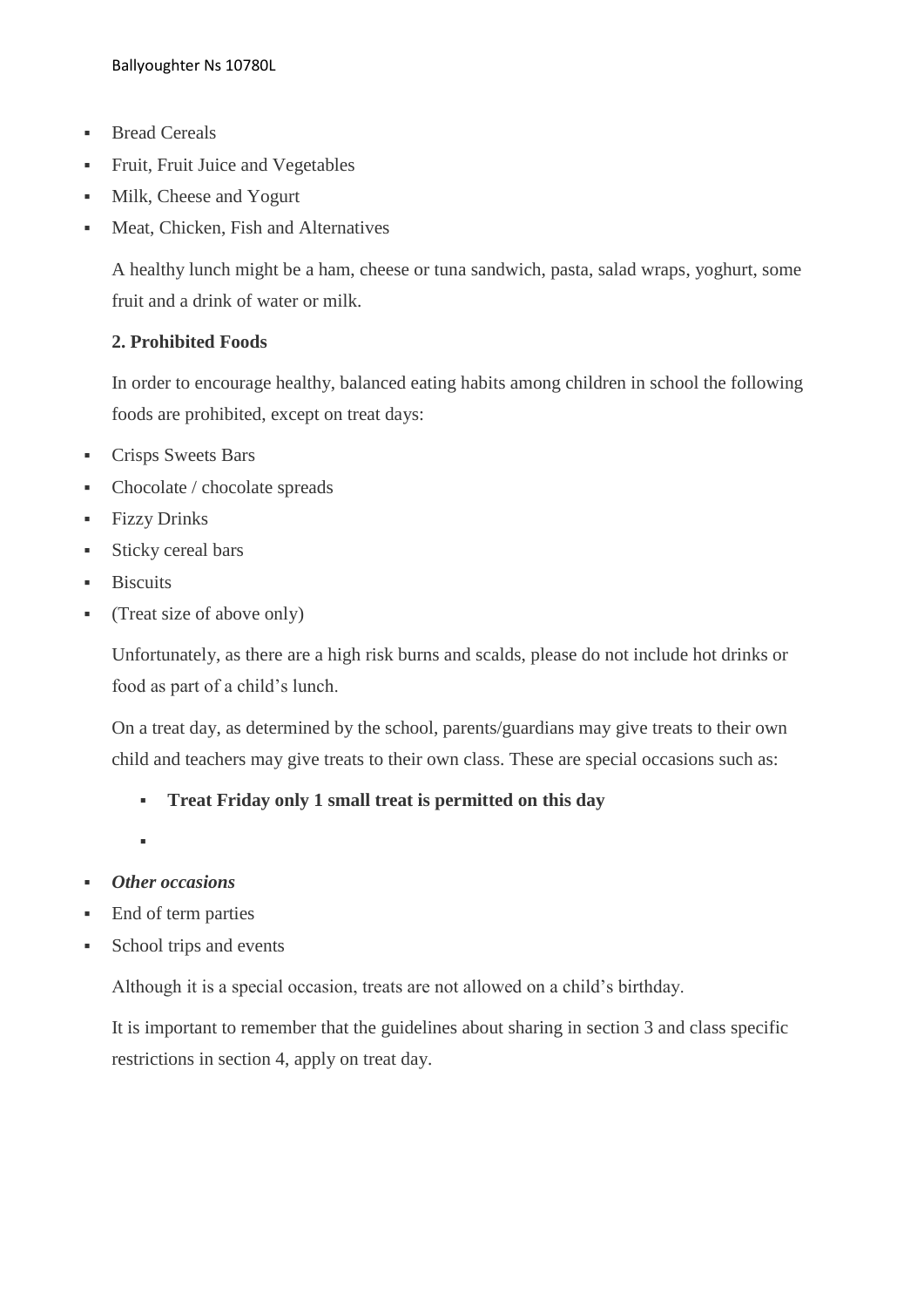# **3. Lunch Time Guidelines**

In order to promote the health and safety of all children in the school and prevent the spread of infection, guidelines for eating at lunch and break times are necessary. These are essential and therefore mandatory:

- Children are not to share food or drink.
- Children are not to share food utensils or drinks containers.

We would also encourage that:

- All containers are labelled with the child's name
- As far as practicable, lunches are eaten in one place within the classroom.

It is important to note that the health and safety of children with serious allergies will take precedence over other issues. It may, therefore be necessary to introduce additional precautions or restrictions in classes in which some children have serious allergies.

#### **4. Allergies**

In order to protect children who have serious food allergies, the whole school community will work together to implement age appropriate, responsible measures to minimise the risk of an allergic reaction. All children in the school will be made aware of the implications of food allergies and how they can assist in preventing allergic reactions.

If your child has a serious food allergy, as parents/guardians you must notify the school and provide a doctor's report stating the implications of the allergy and listing the foods to be avoided. You will be asked to participate with staff in formulating an individual allergy management plan. This plan will identify how best to minimise the risk of an allergic reaction for your child, taking her/his age and class into account. The individual allergy management plan may result in precautions or class specific restrictions, in addition to those of not sharing food or containers, being put in place. They are called class specific restrictions, as they will only apply to the class in which there is a child with a life-threatening allergy. Where class specific restrictions are required, the parents/guardians of all children in the affected class will be informed by a letter explaining what the restrictions are and the reasons for them. These will be regularly reviewed and updated, and any changes will be communicated in writing.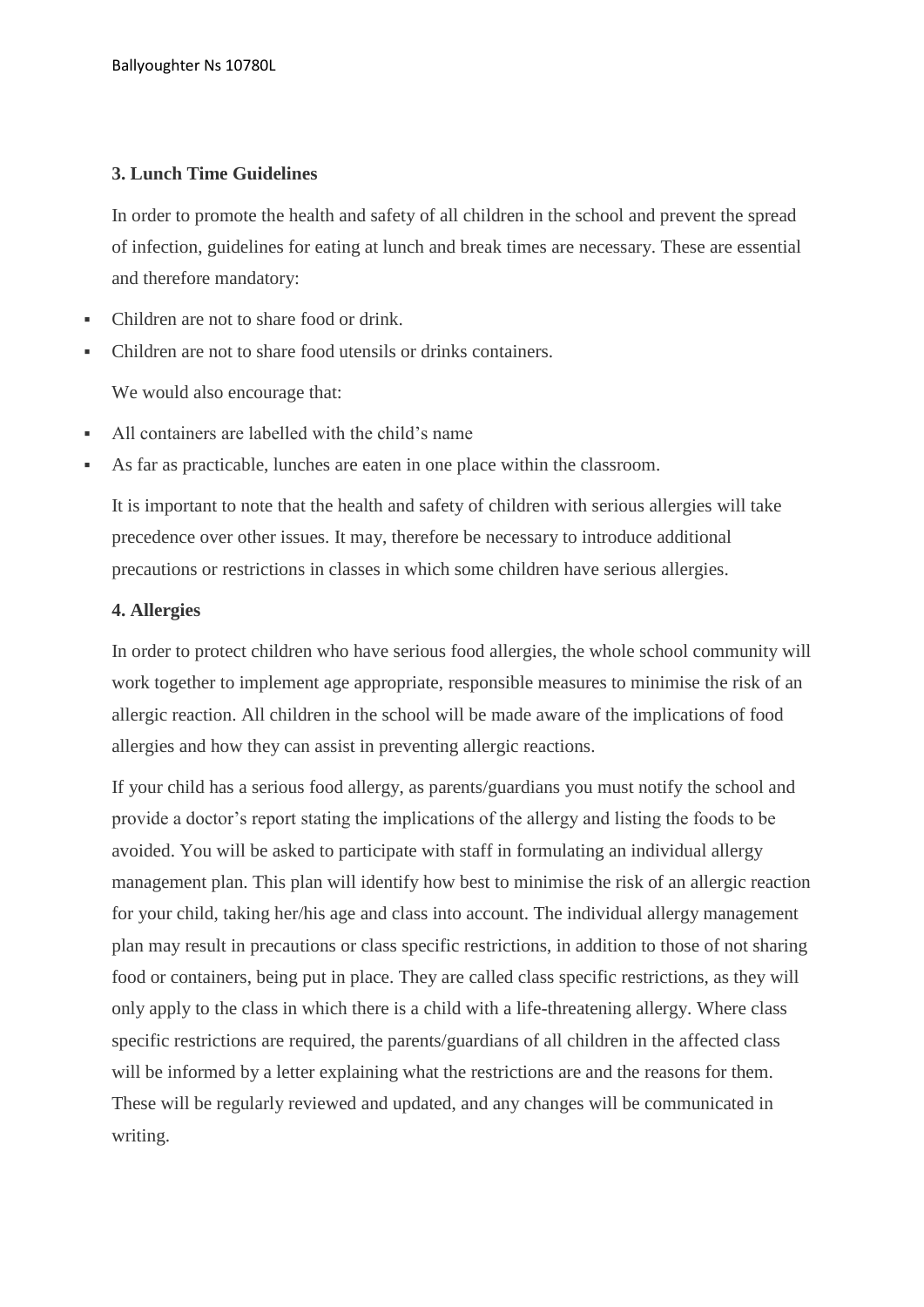# **Implementation**

If children bring prohibited food or drink into school they will be asked by the class teacher to bring it home, as it is not allowed.

If children do not have anything else to eat, they will be provided with fruit, milk if they are available in the school. If children persist in bringing unhealthy food to school the class teacher and principal will organise a meeting with their parents/guardians to remind them of the Healthy Eating Policy.

# **Roles and Responsibilities**

Parents/guardians have a responsibility to provide lunches, which do not include any of the prohibited foods and if possible include variety.

Children have a responsibility to eat their own lunch and not share or trade food, drink or treats with others.

Teachers have a responsibility to provide a good example through their own healthy eating habits.

The whole school community - staff, parents/guardians and children – will work together to promote the progress of this policy. All are encouraged to discuss and provide feedback on its performance, which will be reported back as appropriate to the Principal and staff.

The overall performance of the Policy will be regularly monitored and evaluated by the BOM, responsible for its formulation and review.

#### **Success Criteria**

We will know if the policy is effective by:

- Observing what children have for lunch and during other break times
- The feedback from parents/guardians and school staff
- The level of concentration and performance of children in the class room **Timeframe for implementation of reviewed policy**

November 2018

**Timeframe for review**

November 2020

#### **Ratification and Communication**